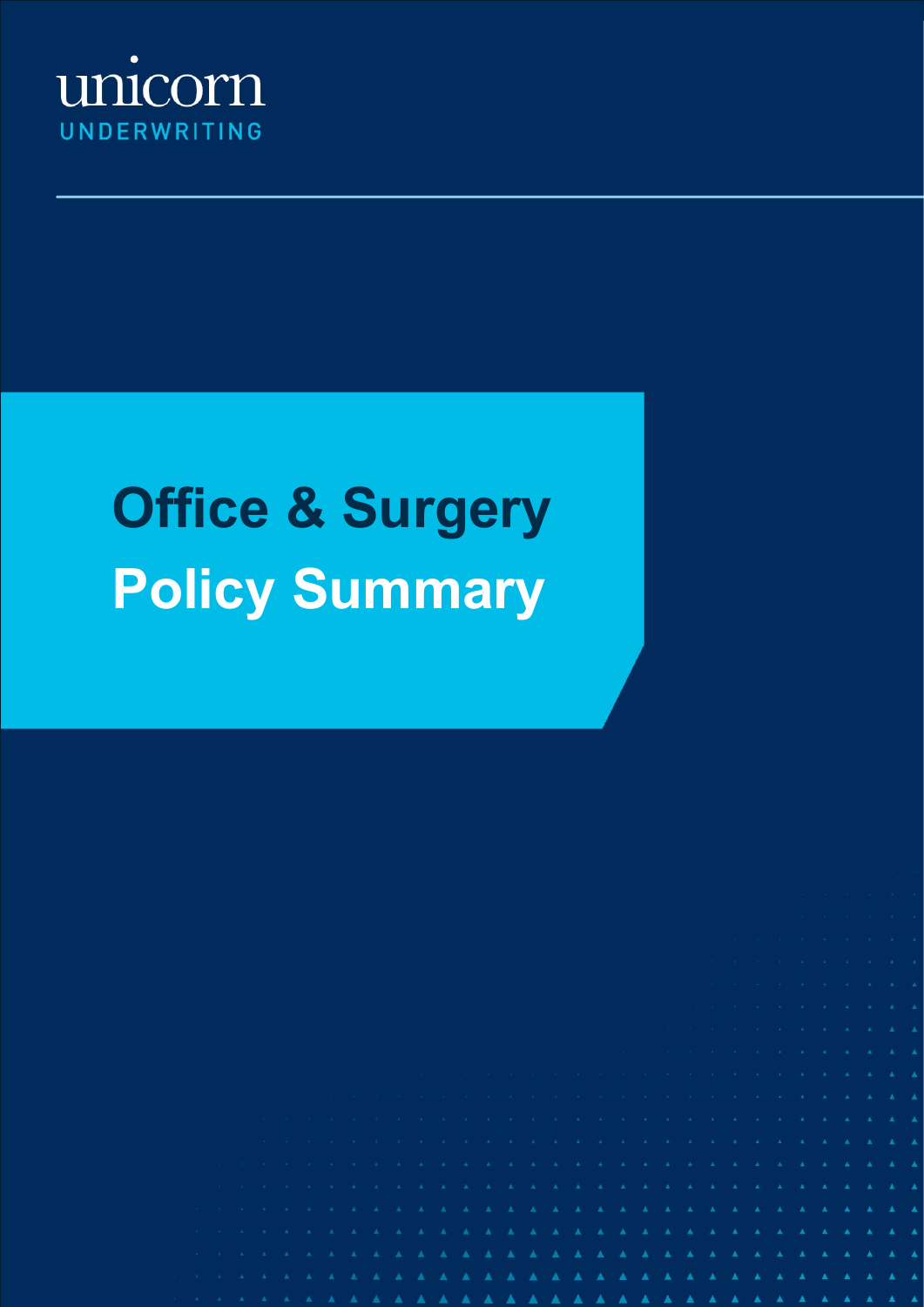# **Policy Summary**

This is a Policy Summary only and does not contain full terms and conditions of the contract of insurance. Some covers are optional and will only apply if you have selected them. Full terms and conditions can be found in the policy document, a copy of which is available on request.

#### **Fair Presentation of Risk**

You and anyone representing you have a Duty to provide a fair presentation of the risk. A fair presentation is one which, in a reasonably clear and accessible manner, provides the material facts which you know or ought to know following a reasonable search. Failing that, the information provided must be sufficient to warn the Insurer that additional enquiries must be made to fully understand the risk. The information provided must be substantially correct, complete and made in good faith.

#### **Fraud**

If you or anyone representing you makes a fraudulent payment, provides false documents or statements to support a claim, makes a claim or part of any claim is fraudulent, false or exaggerated your policy may be cancelled and no premium returned, the claim may be rejected or reduced sums paid to you. Your details may be passed to fraud prevention and law enforcement agencies who may access and use this information.

#### **The Insurer**

Unicorn Underwriting Limited underwrites on behalf of:

| <b>Section</b>                   | <b>Insurer</b><br>ARAG plc is authorised to administer this insurance on behalf of the<br>insurer HDI Global Specialty SE. Registered address: Roderbruchstraße<br>26, 30655 Hannover, Germany. ARAG plc is registered in England<br>number 02585818. Registered address: 9 Whiteladies Road, Clifton,<br>Bristol BS8 1NN.                                                                                                                                                                                                                      |
|----------------------------------|-------------------------------------------------------------------------------------------------------------------------------------------------------------------------------------------------------------------------------------------------------------------------------------------------------------------------------------------------------------------------------------------------------------------------------------------------------------------------------------------------------------------------------------------------|
| <b>Commercial Legal Expenses</b> | HDI Global Specialty SE is authorised and regulated by Bundesanstalt<br>für Finanzdienstleistungsaufsicht. Deemed authorised by the Prudential<br>Regulation Authority. Subject to regulation by the Financial Conduct<br>Authority and limited regulation by the Prudential Regulation Authority.<br>Details of the Temporary Permissions Regime, which allows EEA-based<br>firms to operate in the UK for a limited period while seeking full<br>authorisation, are available on the Financial Conduct Authority's website.<br>(FRN: 659331). |
| <b>Equipment Breakdown</b>       | HSB Engineering Insurance Limited (FCA Register No 202738)<br>authorised by the Prudential Regulation Authority and regulated by the<br>Financial Conduct Authority and the Prudential Regulation Authority                                                                                                                                                                                                                                                                                                                                     |
| All other sections               | Travelers Insurance Company Limited is authorised by the Prudential<br>Regulation Authority and regulated by the Financial Conduct Authority<br>and the Prudential Regulation Authority. Registered in England 1034343                                                                                                                                                                                                                                                                                                                          |

#### **Policy duration**

This policy has a 12 month period of insurance (unless shown differently on your policy schedule), and is annually renewable.

#### **Cancellation rights**

You have the right to cancel the insurance from inception within 14 days of the receipt of the documents at the start of the insurance or within 14 days of the start of the insurance whichever is later ("the cooling off period") if the cover does not meet their requirements by returning all documents and any certificate to the Broker Intermediary or Agent who arranged the Policy

The Insurers shall return any premium paid in full within 30 days of the receipt of the notice of cancellation from the Broker Intermediary or Agent if the cover is cancelled either

a. before the inception date or

b. within the 14 day cooling off period provided that no claim has been made or incident advised that could give rise to a claim in these circumstances no return of premium will be made

## **What is Office & Surgery Insurance?**

The Office & Surgery product is designed to meet the demands and needs of someone wishing to insure the assets, earnings and legal liabilities of their business.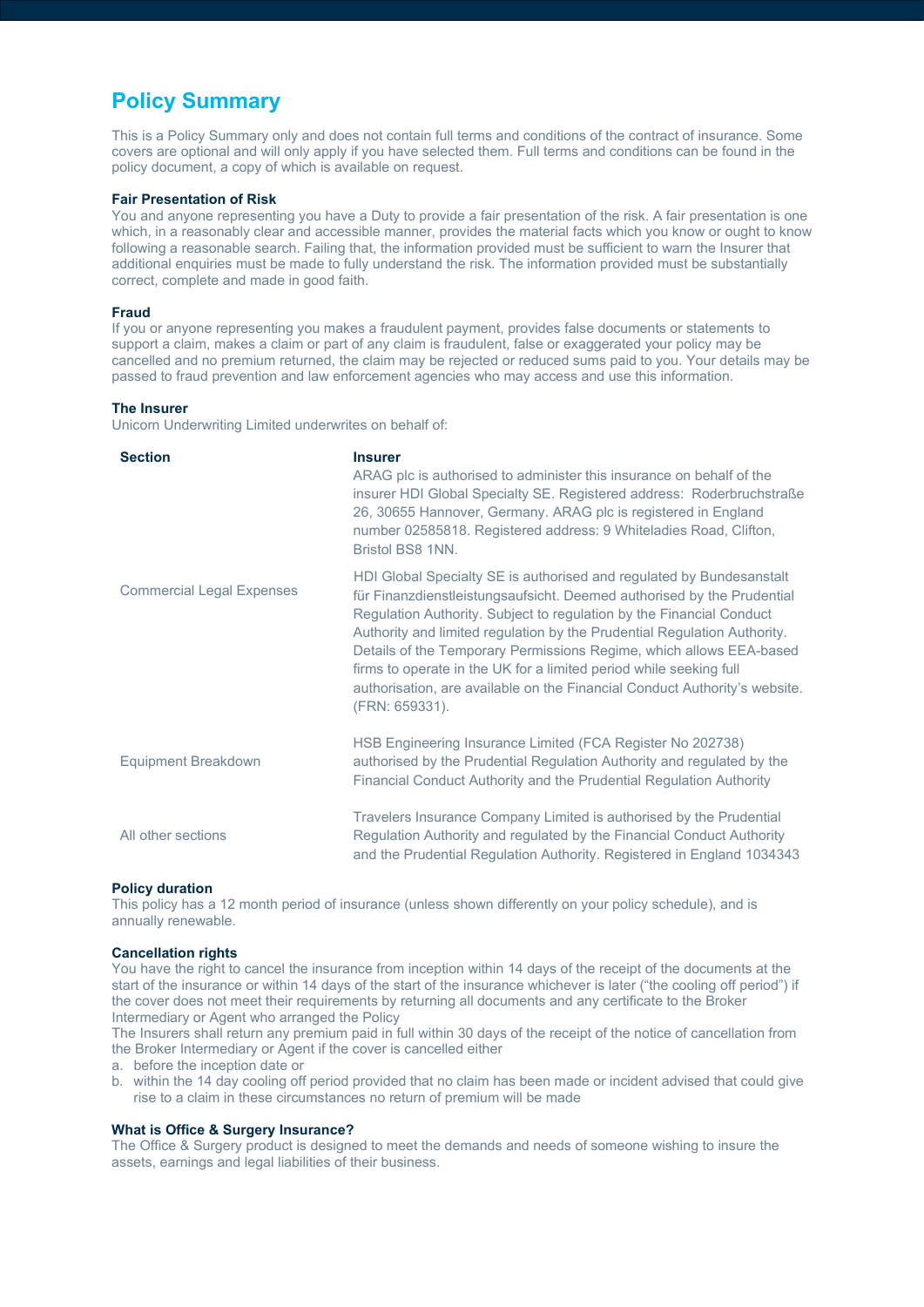# **Significant features and significant or unusual exclusions, limitations or conditions**

# **Section 1 Property All Risks**

**Cover**

This Section of the Policy covers damage to Property as described in Section 1 Cover includes Loss of Rent as a result of damage.

 - Limited to the Rent payable whilst uninhabitable / the Sum Insured shown on the Policy Schedule whichever is less

Some of the covers are optional, they are not included as Standard and will only apply if you have selected them and they are shown on the Policy Schedule.

| <b>Principal Extensions</b>               | <b>Limits</b>                                        |
|-------------------------------------------|------------------------------------------------------|
| keys and locks                            | £2,500 any one loss                                  |
| theft damage to buildings                 | for which the Insured is responsible and is not      |
|                                           | otherwise insured                                    |
| temporary removal                         | 10% of the Contents sum insured                      |
| exhibitions                               | £25,000 any one loss for Contents and Stock          |
|                                           | including whilst in transit                          |
| other locations                           | £2,500 any one loss/£10,000 in any one period of     |
|                                           | insurance for Contents and Stock                     |
| third party storage locations             | 10% of the Contents and Stock Sum                    |
|                                           | Insured/£250,000 whichever is lesser amount          |
| landscaped gardens damage by Fire Brigade | £25,000 any one loss                                 |
| loss of metered supplies                  | £25,000 any one loss                                 |
| trace and access                          | £25,000 any one loss                                 |
| clearing of drains                        | £25,000 any one loss                                 |
| fire and security equipment               | £25,000 any one loss                                 |
| computer records                          | £10,000 any one loss/aggregate any one period of     |
|                                           | insured                                              |
| theft of building parts                   | Sum Insured shown on the Schedule and for which      |
|                                           | the Insured is responsible and not otherwise insured |
| obsolete buildings materials              | 10% of the Declared Value of Buildings               |
| emergency access by police                | £10,000 any one period of insurance                  |
| unauthorised use of supplies              | £25,000 any one loss                                 |
| undamaged tenants improvements            | £25,000 any one loss                                 |
| seventy two hour clause                   | Storm, Flood, Earthquake: occurring within 72 hours  |
|                                           | period deemed one loss for determining Excess        |
| European Union and public authorities     | 15% of the amount payable if Buildings had been      |
|                                           | totally destroyed                                    |
| removal of debris                         | Sum insured shown on schedule                        |
| capital additions                         | 10% of Buildings, Tenants Improvements, Contents     |
|                                           | Sum Insured/£500,000 whichever is lesser amount      |

| <b>Principal Exclusions to Section 1</b>            |                                                        |
|-----------------------------------------------------|--------------------------------------------------------|
| acts of fraud or dishonesty                         | land, piers, jetties, bridges, culverts, excavations   |
| bursting by steam pressure of boilers               | livestock, growing crops or trees                      |
| cessation of work, confiscation, seizure, embargo   | mechanical/electrical breakdown/derangement/           |
|                                                     | disturbance, power fluctuations                        |
| change in temperature, texture, finish              | orders of government/public authority                  |
| corrosion, rust, wet or dry rot                     | property/structures under construction/erection        |
| damage by animal, vermin, insects                   | pollution or contamination                             |
| damage to building by its own collapse/cracking     | spontaneous fermentation or heating process            |
| damage to property undergoing a trade process       | storm and flood damage caused to fences, gates and     |
|                                                     | moveable property in the open                          |
| defective/faulty workmanship, design or materials   | subsidence, heave or landslip caused by or arising     |
|                                                     | from:                                                  |
|                                                     | coastal/river erosion                                  |
|                                                     | settlement/movement of made up ground                  |
|                                                     | construction/demolition, structural alteration or      |
|                                                     | repair                                                 |
|                                                     | new structures; normal settlement/bedding down         |
| disappearance, unexplained loss                     | theft not involving forcible and violent means         |
| erasure of electronic records                       | theft of property in the open                          |
| frost, change in water table level                  | unoccupied building; restricted cover                  |
| inherent vice, latent defect, gradual deterioration | vehicles for road use, trailers, caravans, watercraft, |
|                                                     | aircraft including drones                              |
| jewellery, precious stones, metals, bullion or furs | wear and tear                                          |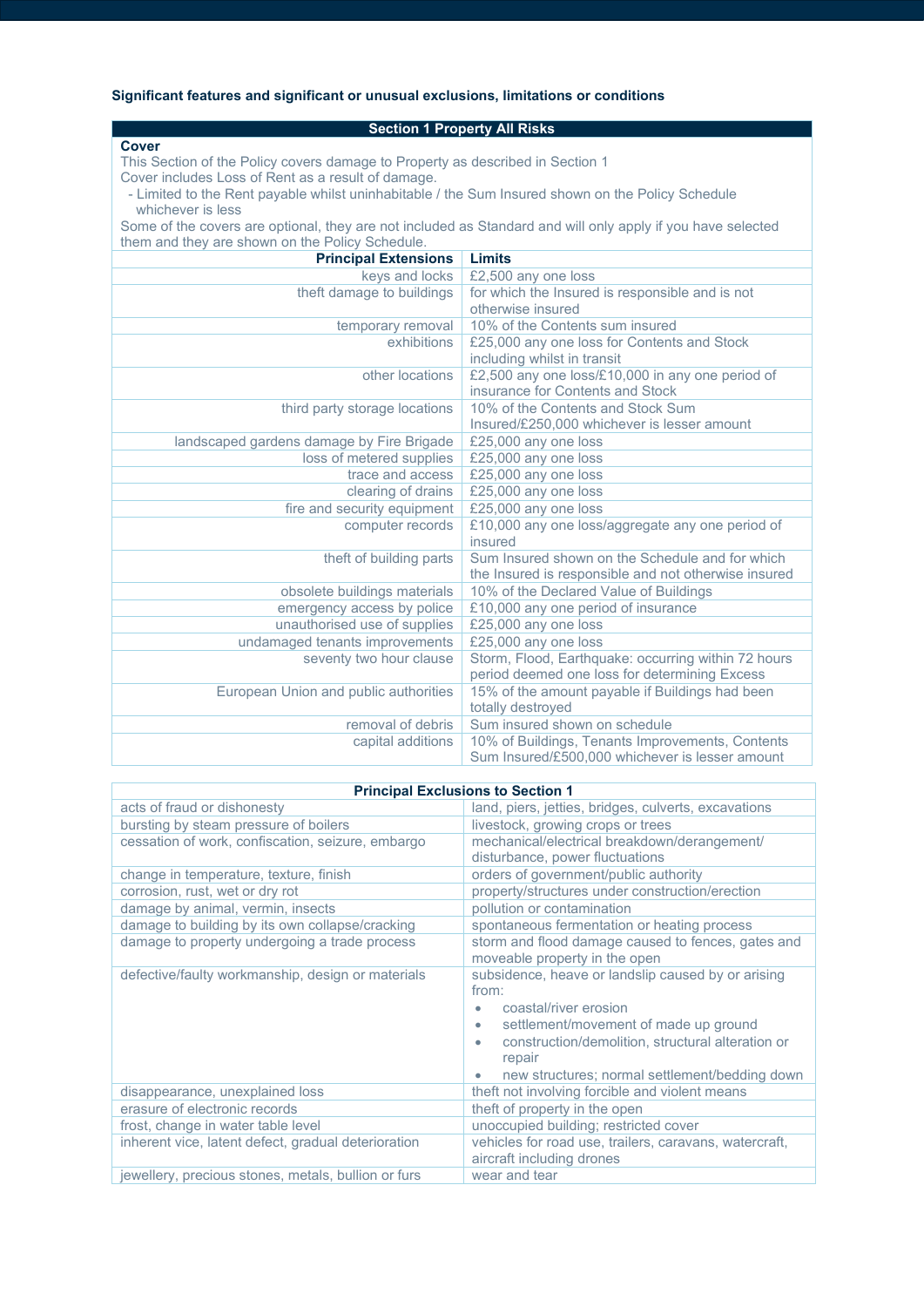| joint leakage, failure of welds                                                                                                                                                                                                                                                                                                                                                                                                                                                                                                                                       |                                                                                                  |  |
|-----------------------------------------------------------------------------------------------------------------------------------------------------------------------------------------------------------------------------------------------------------------------------------------------------------------------------------------------------------------------------------------------------------------------------------------------------------------------------------------------------------------------------------------------------------------------|--------------------------------------------------------------------------------------------------|--|
|                                                                                                                                                                                                                                                                                                                                                                                                                                                                                                                                                                       |                                                                                                  |  |
| <b>Principal Terms &amp; Conditions to Section 1</b>                                                                                                                                                                                                                                                                                                                                                                                                                                                                                                                  |                                                                                                  |  |
| Average<br>fire extinguishing appliances                                                                                                                                                                                                                                                                                                                                                                                                                                                                                                                              | intruder alarm system<br>minimum level of security                                               |  |
|                                                                                                                                                                                                                                                                                                                                                                                                                                                                                                                                                                       |                                                                                                  |  |
|                                                                                                                                                                                                                                                                                                                                                                                                                                                                                                                                                                       | <b>Optional covers to Section 1</b>                                                              |  |
| These covers will show as operative in the Policy Schedule if you have selected them                                                                                                                                                                                                                                                                                                                                                                                                                                                                                  |                                                                                                  |  |
| <b>Money</b><br>Loss of business money or non-negotiable money either on the premises or elsewhere within Great Britain,<br>Northern Ireland, the Isle of Man or the Channel Islands. Limits as shown on the Policy Schedule.<br>In the Buildings<br>during business hours<br>$\bullet$<br>non-business hours/unattended<br>۰<br>not in locked safe<br>۰<br>secured in a locked unspecified safe<br>secured in a specified safe<br>$\bullet$<br>Elsewhere<br>in a bank night safe, in transit, in the insured's private dwelling house<br>$\bullet$<br>Cover includes | damage to clothing and personal effects resulting from theft of money. Limit: £500 any one loss  |  |
| damage to strongroom, safe, till or franking machine. Limit: cost of repair or replacement                                                                                                                                                                                                                                                                                                                                                                                                                                                                            |                                                                                                  |  |
| <b>Principal Exclusions</b>                                                                                                                                                                                                                                                                                                                                                                                                                                                                                                                                           | <b>Principal Conditions</b>                                                                      |  |
| forgery or deception                                                                                                                                                                                                                                                                                                                                                                                                                                                                                                                                                  | maintain minimum standards of precaution                                                         |  |
| false, fraudulent or invalid payment                                                                                                                                                                                                                                                                                                                                                                                                                                                                                                                                  | transit protocols - routes and persons attending                                                 |  |
| loss from an unattended vehicle/coin operated item                                                                                                                                                                                                                                                                                                                                                                                                                                                                                                                    | premises security precautions and measures                                                       |  |
| loss from unconnected business activities                                                                                                                                                                                                                                                                                                                                                                                                                                                                                                                             |                                                                                                  |  |
| shortage due to error or omission                                                                                                                                                                                                                                                                                                                                                                                                                                                                                                                                     |                                                                                                  |  |
| outside the Territorial Limits                                                                                                                                                                                                                                                                                                                                                                                                                                                                                                                                        |                                                                                                  |  |
| theft not involving forcible and violent entry/exit                                                                                                                                                                                                                                                                                                                                                                                                                                                                                                                   |                                                                                                  |  |
| theft by employees                                                                                                                                                                                                                                                                                                                                                                                                                                                                                                                                                    |                                                                                                  |  |
| use of counterfeit money                                                                                                                                                                                                                                                                                                                                                                                                                                                                                                                                              |                                                                                                  |  |
| <b>Theft by Employees</b><br>Direct loss of money, non-negotiable money or property belonging to or the legal responsibility of the Insured<br>caused by fraudulent/dishonest acts of employees.<br>Limit £10,0000 any one specific event<br><b>Principal Exclusions</b><br>unexplained shortages                                                                                                                                                                                                                                                                     | losses occurring prior to inception of this Section                                              |  |
| indirect loss of money                                                                                                                                                                                                                                                                                                                                                                                                                                                                                                                                                | lack of reasonable care                                                                          |  |
| losses not discovered and notified to Insurers within                                                                                                                                                                                                                                                                                                                                                                                                                                                                                                                 |                                                                                                  |  |
| 30 days of loss                                                                                                                                                                                                                                                                                                                                                                                                                                                                                                                                                       |                                                                                                  |  |
|                                                                                                                                                                                                                                                                                                                                                                                                                                                                                                                                                                       |                                                                                                  |  |
| <b>All Risks on Portable Property</b><br>Damage to specified portable property used in connection with the business occurring within the selected<br>geographical areas shown on the Policy Schedule<br>Limit as shown on the Policy Schedule                                                                                                                                                                                                                                                                                                                         |                                                                                                  |  |
| <b>Principal Exclusions</b><br>detention or confiscation                                                                                                                                                                                                                                                                                                                                                                                                                                                                                                              | depreciation, electrical or mechanical breakdown                                                 |  |
| unattended property unless contained in                                                                                                                                                                                                                                                                                                                                                                                                                                                                                                                               | process of cleaning restoring adjusting repair                                                   |  |
| a securely locked building                                                                                                                                                                                                                                                                                                                                                                                                                                                                                                                                            |                                                                                                  |  |
|                                                                                                                                                                                                                                                                                                                                                                                                                                                                                                                                                                       |                                                                                                  |  |
|                                                                                                                                                                                                                                                                                                                                                                                                                                                                                                                                                                       |                                                                                                  |  |
| a secure vehicle<br>٠                                                                                                                                                                                                                                                                                                                                                                                                                                                                                                                                                 |                                                                                                  |  |
| wear and tear                                                                                                                                                                                                                                                                                                                                                                                                                                                                                                                                                         |                                                                                                  |  |
| <b>Goods in Transit</b><br>Damage to Goods in Transit being carried<br>on any Vehicle operated or owned by the Insured<br>by a carrier other than the Insured by means of road, rail or inland air freight<br>$\bullet$<br>within Great Britain, Northern Ireland, the Isle of Man or the Channel Islands during the period of insurance<br>Limit as shown on the Policy Schedule or noted below:<br>Additional cost of transferring goods following fire collision overturning or impact.<br>£500: personal effects belonging to the driver                          | £2,500: packing materials, removal of debris, site clearance, cost of reloading and re-securing. |  |
| <b>Principal Exclusions</b><br>breakdown or refrigeration/insufficient insulation                                                                                                                                                                                                                                                                                                                                                                                                                                                                                     | <b>Principal Conditions</b><br>unattended loaded vehicle protections/precautions                 |  |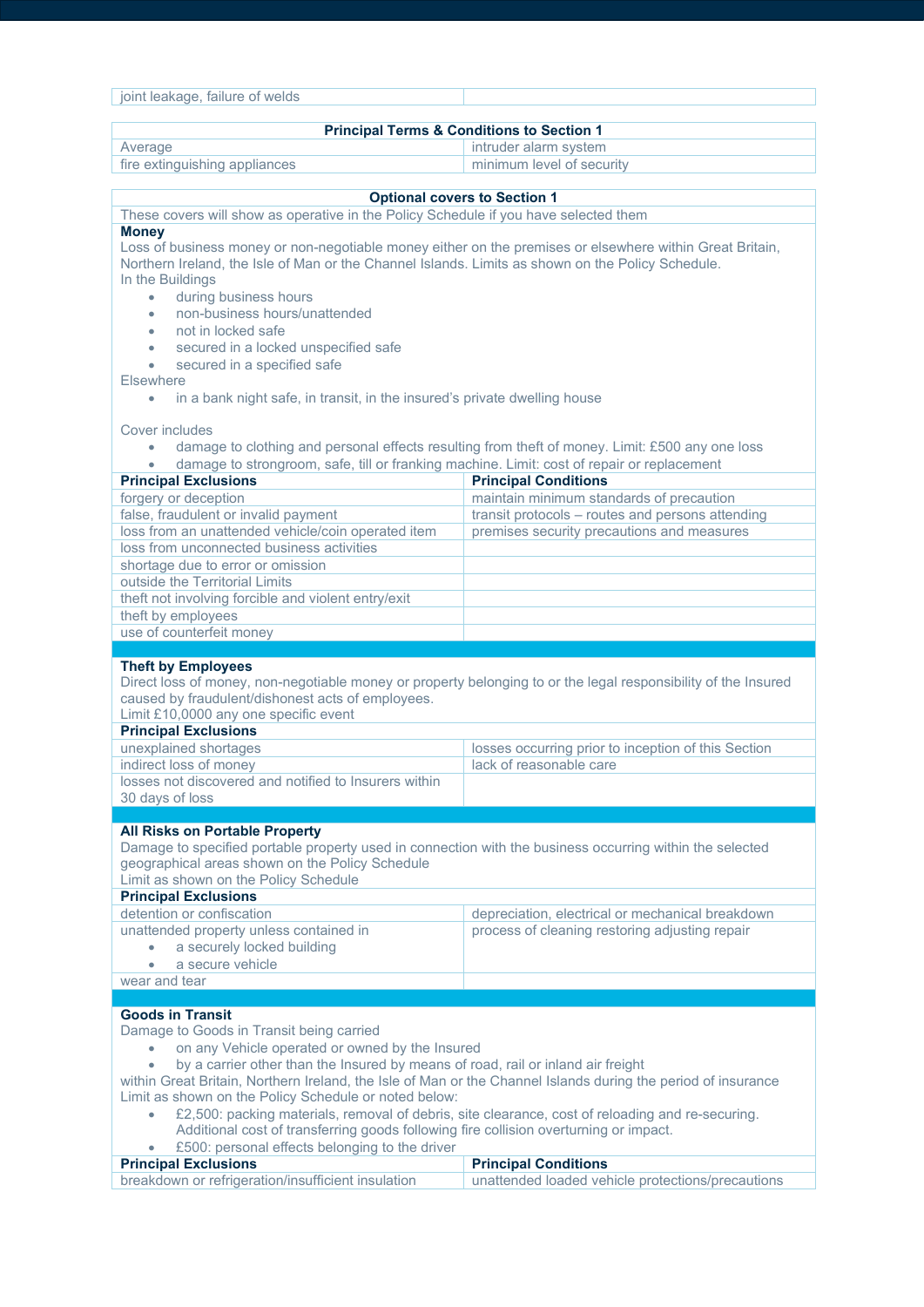| defective/inadequate packing/insufficient addressing                                                         | invoice cost Stock valuation                                                                                         |  |
|--------------------------------------------------------------------------------------------------------------|----------------------------------------------------------------------------------------------------------------------|--|
| depreciation, delay, inadequate documentation                                                                |                                                                                                                      |  |
| erection dismantling or installation                                                                         |                                                                                                                      |  |
| disappearance/unexplained shortages of materials                                                             |                                                                                                                      |  |
| spillage leakage evaporation loss of weight shrinkage                                                        |                                                                                                                      |  |
| theft from open backed, curtain sided, soft sided, soft                                                      |                                                                                                                      |  |
| topped vehicles                                                                                              |                                                                                                                      |  |
|                                                                                                              |                                                                                                                      |  |
| <b>Deterioration of Stock</b>                                                                                |                                                                                                                      |  |
| Damage to Refrigerated Goods the property of the Insured or for which they are responsible due to            |                                                                                                                      |  |
| deterioration contamination or putrefaction whilst contained in a frozen food cabinet, cabinet freezer, cold |                                                                                                                      |  |
| room, cold store or refrigerator                                                                             |                                                                                                                      |  |
| Limit as shown in the Policy Schedule                                                                        |                                                                                                                      |  |
| <b>Principal Exclusions</b>                                                                                  | <b>Principal Conditions</b>                                                                                          |  |
| damage where the frozen food cabinet, freezer, cold                                                          | reasonable precautions for the safety                                                                                |  |
| room, cold store or freezer is                                                                               |                                                                                                                      |  |
| over 10 years old<br>$\bullet$                                                                               |                                                                                                                      |  |
| over 2 years old and not annually inspected<br>$\bullet$                                                     |                                                                                                                      |  |
| damage caused by failure of public supply                                                                    | serviced in accordance with manufacturers'                                                                           |  |
|                                                                                                              | recommended standards                                                                                                |  |
| damage caused by failure to comply with                                                                      |                                                                                                                      |  |
| manufacturers' instructions or use components not                                                            |                                                                                                                      |  |
| approved by manufacturers'                                                                                   |                                                                                                                      |  |
| wear and tear, deterioration or gradual developing                                                           |                                                                                                                      |  |
| flaws or defects                                                                                             |                                                                                                                      |  |
| incorrect setting of thermostatic or automatic                                                               |                                                                                                                      |  |
| controlling devices                                                                                          |                                                                                                                      |  |
|                                                                                                              | <b>Section 2 Business Interruption</b>                                                                               |  |
| Cover                                                                                                        |                                                                                                                      |  |
|                                                                                                              | Optional Section: this Section of the Policy is only operative if you have selected it and it is shown in the Policy |  |
| Schedule                                                                                                     |                                                                                                                      |  |
| This Section of the Policy covers loss of gross revenue or increased cost of working caused as a result of   |                                                                                                                      |  |
| damage to Property covered in Section 1. Limit and Indemnity Period as shown in the Policy Schedule          |                                                                                                                      |  |
| <b>Principal Extensions</b>                                                                                  | <b>Limits</b>                                                                                                        |  |
| food & drink poisoning                                                                                       |                                                                                                                      |  |
|                                                                                                              |                                                                                                                      |  |
|                                                                                                              | £100,000/3 month indemnity                                                                                           |  |
| closure of business premises - murder, sanitary                                                              | £100,000/3 month indemnity                                                                                           |  |
| arrangements, vermin                                                                                         |                                                                                                                      |  |
| unspecified suppliers                                                                                        | £100,000 any one loss                                                                                                |  |
| prevention of access                                                                                         | £100,000 any one loss                                                                                                |  |
| damage to public utilities                                                                                   | £100,000 any one loss                                                                                                |  |
| accidental failure of public supply - arising from                                                           | £50,000 any one loss, cessation for at least 24 hours                                                                |  |
| damage                                                                                                       | (telecommunications) otherwise for at least 4 hours                                                                  |  |
| goods in transit                                                                                             | 10% of the Sum Insured any one loss or £50,000                                                                       |  |
|                                                                                                              | whichever is the lesser amount                                                                                       |  |
| documents                                                                                                    | £50,000 any one loss                                                                                                 |  |
| storage sites                                                                                                | £25,000 any one loss                                                                                                 |  |
| contract sites                                                                                               | £50,000 any one loss                                                                                                 |  |
| public relations expenses                                                                                    | £10,000 any one loss                                                                                                 |  |
| exhibition expenses                                                                                          | £25,000 any one loss                                                                                                 |  |
| national lottery winners<br>bomb (hoax or actual)                                                            | £25,000 any one loss/1month indemnity<br>loss exceeding 2 hours duration                                             |  |

# **Principal Exclusions to Section 2**

Г

| damage by riot or malicious damage causing erasure<br>loss or distortion of information on computer and<br>telecommunication equipment            | increase in cost of working due to:<br>failure of any satellite prior to obtaining its full<br>$\bullet$<br>operating function/in final year of its design<br>life<br>atmospheric, solar or lunar conditions<br>$\bullet$<br>causing temporary interference with<br>transmission to or from any satellite |
|---------------------------------------------------------------------------------------------------------------------------------------------------|-----------------------------------------------------------------------------------------------------------------------------------------------------------------------------------------------------------------------------------------------------------------------------------------------------------|
| other erasure loss distortion or corruption of<br>information on computer and telecommunication<br>equipment unless resulting from Defined Perils |                                                                                                                                                                                                                                                                                                           |
|                                                                                                                                                   |                                                                                                                                                                                                                                                                                                           |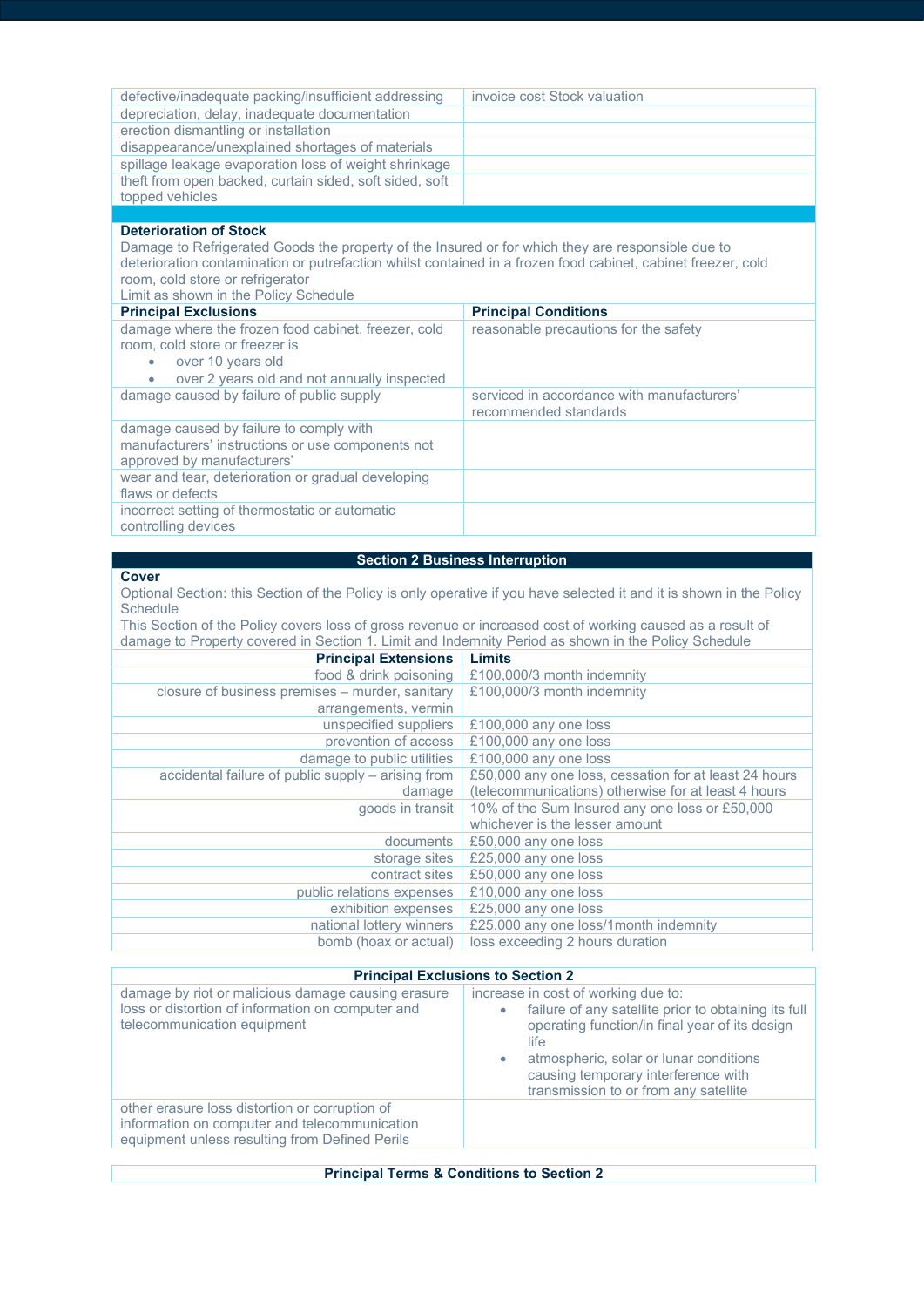| additional increased cost of working |                 |
|--------------------------------------|-----------------|
| increased cost of working            | rent receivable |

# **Section 3 Equipment Breakdown**

# **Cover**

This Section covers direct physical loss or damage and any specified consequential loss to Covered Equipment owned by the Insured or for which the Insured is responsible caused by an Accident at the Premises

| <b>Limits</b>                                      |
|----------------------------------------------------|
| £20,000 any one Accident                           |
| £50,000 any one period of insurance                |
| Covered equipment within the Territorial limits.   |
| Portable Computer Equipment anywhere in the world  |
| £100,000 any one Accident                          |
| £500,000 any one Accident                          |
| £50,000 any one Accident                           |
| £2,000,000 any one Accident                        |
| £25,000 any one Accident                           |
| 25% of the replacement as new cost/£25,000         |
| whichever is less                                  |
| £20,000 any one Accident                           |
| £10,000 any one Accident                           |
| £10,000 any one Accident                           |
| £5,000 any one Accident                            |
| Limit of Liability as shown in the Policy Schedule |
| subject prior written agreement from the Insurer   |
| £50,000 any one Accident                           |
| £25,000 any one Accident                           |
| £10,000 any one Accident                           |
|                                                    |

#### **Principal Exclusions to Section 3**

| Damage caused by or resulting from                                                                                                                 |                                                                                                                                                     |
|----------------------------------------------------------------------------------------------------------------------------------------------------|-----------------------------------------------------------------------------------------------------------------------------------------------------|
| a condition which can be corrected by resetting<br>calibrating realigning tightening adjusting or cleaning<br>or by the performance of maintenance | public authorities<br>any increase in loss due to a hazardous<br>substance                                                                          |
| any cause which is recoverable under a maintenance<br>agreement, warranty or guarantee                                                             | any liability to a third party<br>$\bullet$<br>fines<br>$\bullet$                                                                                   |
| breakage or abrasion of wires or strands                                                                                                           | increased construction costs until the<br>$\bullet$<br>building is replaced                                                                         |
| depletion deterioration corrosion wear and tear or<br>other gradually developing conditions                                                        | programming error, programming limitation, computer<br>virus, introduction of malicious code, loss of access,<br>loss of use, loss of functionality |
| equipment in a private dwelling/private dwelling<br>quarters                                                                                       | incorrect setting of thermostats or automatic<br>controlling devices reinstatement of software                                                      |
| hydrostatic pneumatic gas pressure test of any<br>boiler/pressure vessel                                                                           | the decision of a Service Provider to stop or reduce<br>trade with the Insured or restrict services                                                 |
| insulation breakdown test of any type of electrical<br>equipment                                                                                   | Infectious Agent, Pandemic and Pandemic Impact                                                                                                      |

| <b>Excluded Property</b>                                                                                                                         |                                                                                      |
|--------------------------------------------------------------------------------------------------------------------------------------------------|--------------------------------------------------------------------------------------|
| biomass or biogas installation                                                                                                                   | Manufacturing Production or Process Equipment<br>including linked Computer Equipment |
| electricity generating equipment, emergency back-up<br>power equipment or wind turbines exceeding 10kw,<br>photovoltaic equipment exceeding 50kw | self-propelled plant and equipment dragline<br>excavation or construction equipment  |
| electronic equipment used for research diagnostic<br>treatment experimental, medical or scientific purposes<br>valued (new) exceeding £30,000    | safety or protective devices                                                         |
| equipment manufactured by the Insured for sale                                                                                                   | supporting structure foundation masonry brickwork or<br>cabinet                      |
| Hydroelectric installations                                                                                                                      | tools dies cutting edges crushing surface parts<br>requiring periodic renewal        |
| insulating or refactory material                                                                                                                 | vehicles aircraft floating vessels or any equipment<br>mounted thereon               |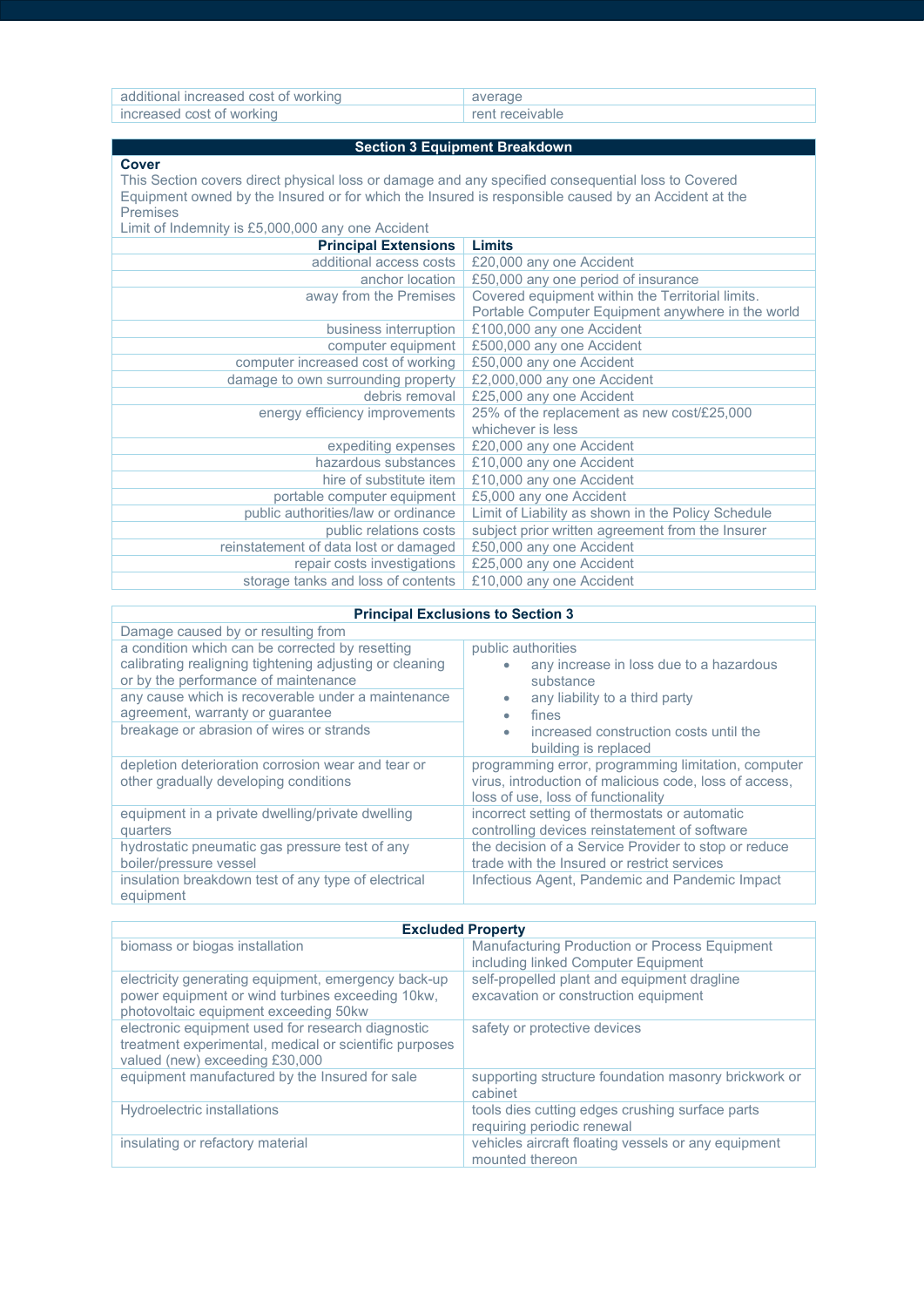#### **Principal Terms & Conditions to Section 3**

precautions back-up records

#### **Section 4 Employers Liability**

#### **Cover**

Optional Section: this Section of the Policy is only operative if you have selected it and it is shown in the Policy **Schedule** 

This Section of the Policy protects the Insured in regard to their legal liabilities in respect of claims from employees sustaining injury or disease caused during the period of insurance and in connection with their employment by the Insured.

Limit of Indemnity is £10,000,000

| <b>Principal Extensions</b>                     | Limits                                                 |
|-------------------------------------------------|--------------------------------------------------------|
| court attendance compensation                   | per day: £750 director/partner, £250 any Employee      |
| Corporate Manslaughter and Corporate Homicide - | excludes payment of fines, penalties, cost of remedial |
| legal defence costs                             | or publicity orders. Limit £1,000,000 under this and   |
|                                                 | equivalent extension under Section 5                   |
| Health & Safety at Work – legal defence costs   | excludes payment of fine or penalties                  |
| indemnity to other parties                      | Limit of Liability shown on Policy Schedule            |
| unsatisfied court judgements                    | wholly or partially unpaid after six months, providing |
|                                                 | no appeal outstanding                                  |

| <b>Principal Exclusions to Section 4</b>                              |                                                                             |
|-----------------------------------------------------------------------|-----------------------------------------------------------------------------|
| liability arising from work or visits offshore                        | injury involving motor vehicles where motor insurance<br>is required by law |
| working outside the United Kingdom other than for<br>temporary visits |                                                                             |

#### **Section 5 Public & Products Liability**

#### **Cover**

Optional Section: this Section of the Policy is only operative if you have selected it and it is shown in the Policy **Schedule** 

This Section of the Policy covers protects the Insured in regard to their legal liabilities to pay compensation and legal costs for accidental death or injury to any person (excluding employees) and accidental damage to third party material property.

Limit of Indemnity inclusive of costs in respect of occurrences in the USA or Canada as shown on Policy **Schedule** 

Territorial Limits:

- Public Liability a) Great Britain, Northern Ireland and Channel Islands and b) temporary non-manual work elsewhere in the world (excluding USA and Canada)
- Products Liability c) anywhere in the world excluding USA and Canada provided products are supplied from/worked upon with the countries named in a) above

| <b>Principal Extensions</b>                                            | Limits                                                                                                                                                 |
|------------------------------------------------------------------------|--------------------------------------------------------------------------------------------------------------------------------------------------------|
| Consumer Protection & Food Safety Acts - legal<br>defence costs        | excludes payment of fines or penalties                                                                                                                 |
| court attendance compensation                                          | per day: £750 director/partner, £250 any Employee                                                                                                      |
| Corporate Manslaughter and Corporate Homicide -<br>legal defence costs | excludes payment of fines, penalties, cost of remedial<br>or publicity orders. Limit £1,000,000 under this and<br>equivalent extension under Section 4 |
| cross liabilities                                                      |                                                                                                                                                        |
| Data Protection                                                        | £500,000. Excludes cost of fines or penalties,<br>replacing erasing personal data                                                                      |
| Defective Premises Act                                                 | excludes cost of remedying defects                                                                                                                     |
| Health & Safety at Work – legal defence costs                          | excludes payment of fine or penalties                                                                                                                  |
| indemnity to other parties                                             | Limit of Liability as shown in Policy Schedule. Parties<br>must observe and fulfil Section terms and conditions                                        |
| motor contingent liability                                             | excludes insured's vehicles, damages to vehicles or<br>conveyed goods                                                                                  |
| overseas personal liability                                            | excludes liability arising from the<br>ownership/occupation of land or buildings                                                                       |
| property in the Insured's custody or control                           | excludes liability assumed under a tenancy<br>agreement or other agreement                                                                             |

| <b>Principal Exclusions to Section 5</b>           |                                |
|----------------------------------------------------|--------------------------------|
| advice and design                                  | work on offshore installations |
| damage to goods supplied                           | contractual liability          |
| safety critical products and exports to USA/Canada | overseas representation        |
| fines                                              | financial loss                 |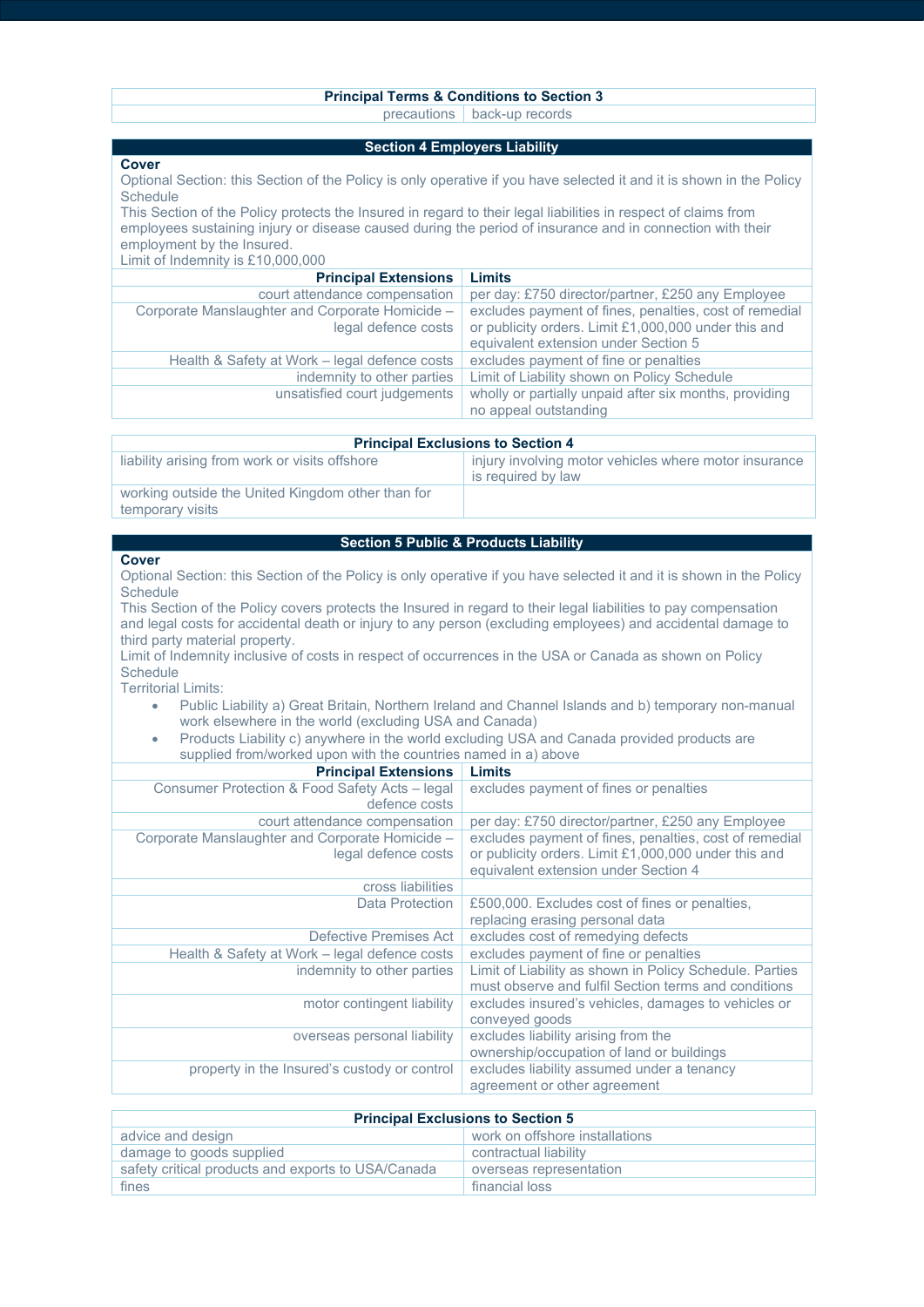| Injury to Employees                                                 | healthcare          |
|---------------------------------------------------------------------|---------------------|
| mechanically propelled vehicles                                     | heat work away      |
| pollution or contamination: gradually occurring or in<br>USA/Canada | loss of information |
| property in charge custody or control of the Insured                | asbestos            |
| vessels or craft                                                    | silica              |
| pharma                                                              |                     |

#### **Principal Terms & Conditions to Section 5**

| discharge of liability | bona fide subcontractors |
|------------------------|--------------------------|
| other insurances       |                          |

# **Section 6 Terrorism**

#### **Cover**

Optional Section: this Section of the Policy is only operative if you have selected it and it is shown in the Policy **Schedule** 

This Section of the Policy provides cover for damage arising from acts of Terrorism in England, Scotland and Wales in respect of Section 1 – Property All Risks, Section 2 - Business Interruption and Section 3 - Computer All Risks items where operative

- Terrorism cover cannot be purchased selectively. If you require Terrorism cover it must apply to all your insured property.
- Cover will be limited to the Sums Insured that you have selected within Section 1 Property All Risks, Section 2 – Business Interruption and Section 3 – Computer All Risks

| <b>Principal Exclusions to Section 6</b>              |                                                        |
|-------------------------------------------------------|--------------------------------------------------------|
| computer virus or similar mechanism, hacking,         | riot or civil commotion                                |
| phishing, denial of service attack                    |                                                        |
| property at a nuclear installation or nuclear reactor | war invasion act of foreign enemy hostilities (whether |
| residential property insured in the name of a private | war be declared or not) civil rebellion revolution     |
| individual                                            | insurrection military or usurped power                 |

#### **Principal Terms & Conditions to Section 6**

issue of Terrorism certificate/verification of Terrorism by Insurer and Pool Reinsurance Company

# all property/premises owned by/the responsibility of the Insured have been insured for Terrorism

# **Section 7 Commercial Legal Expenses**

**Cover** This Section of the Policy protects the Insured in regard to legal costs & expenses and employment compensation awards as described in Section 7

| Also included is access to a range of useful helplines and a Business legal services website, which allows you |  |
|----------------------------------------------------------------------------------------------------------------|--|
| to create many online documents, which can help your business                                                  |  |

| <b>Principal Extensions</b>             | Limits                          |
|-----------------------------------------|---------------------------------|
| Employment                              | £100,000                        |
| <b>Employment Compensation Awards</b>   | £100,000 (£1,000,000 aggregate) |
| <b>Employment Restrictive Covenants</b> | £100,000                        |
| <b>Tax Disputes</b>                     | £100,000                        |
| Property                                | £100,000                        |
| <b>Compliance &amp; Regulation</b>      | £100,000                        |
| <b>Statutory Licence Appeals</b>        | £100,000                        |
| Loss of Earnings                        | £100,000                        |
| Personal Injury                         | £100,000                        |
| <b>Executive Suite</b>                  | £100,000                        |
| <b>Contract &amp; Debt Recovery</b>     | £100,000                        |
| <b>Crisis Communication</b>             | £25,000                         |
| <b>Helplines</b>                        |                                 |
| Legal & Tax Advice Helpline             |                                 |
| Redundancy Assistance Helpline          |                                 |
| <b>Executive Suite Identity Theft</b>   |                                 |
| <b>Crisis Communication</b>             |                                 |
| <b>Counselling Assistance</b>           |                                 |
| <b>Business Legal Services Website</b>  |                                 |

# **Principal Exclusions to Section 7**

| it must always be more likely than not that your claim $\parallel$ you must report your claim during the period of |                                                  |
|--------------------------------------------------------------------------------------------------------------------|--------------------------------------------------|
| will be successful.                                                                                                | insurance and as soon as you become aware of the |
|                                                                                                                    | circumstances that could lead to a claim.        |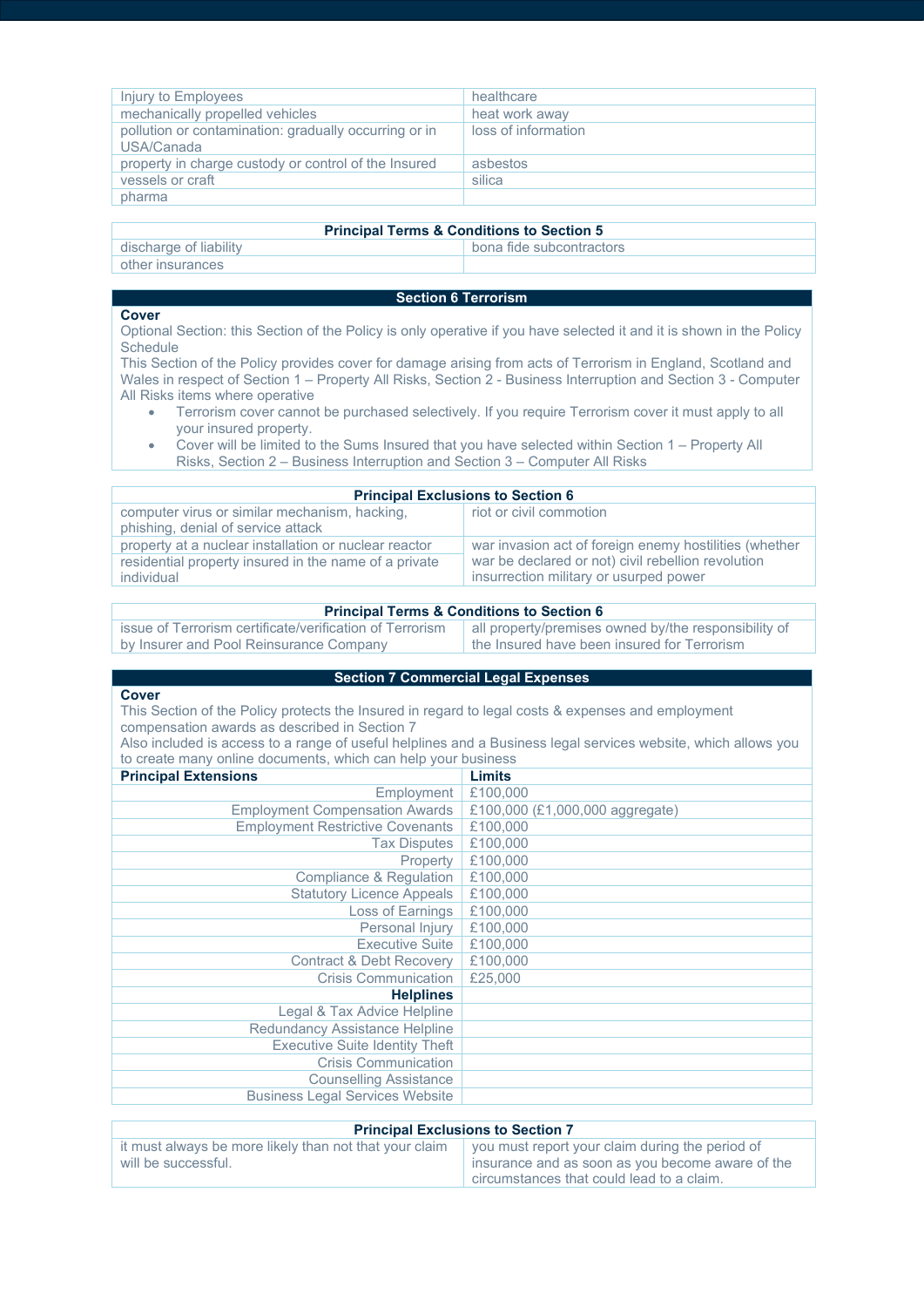unless there is a conflict of interest we will choose an appointed advisor until proceedings need to be issued or in any claim dealt with by an Employment Tribunal. legal costs, expenses or compensation awards incurred before we accept a claim. costs that exceed the sum we would have agreed to pay a solicitor on our panel, if the insured chooses to use their own representative

| <b>General Policy Exclusions</b>                                |                                             |
|-----------------------------------------------------------------|---------------------------------------------|
| war and allied risks/dispossession/radioactive<br>contamination | punitive and other non-compensatory damages |
| civil commotion in Northern Ireland                             | date recognition                            |
| terrorism (property and business interruption)                  | marine policies                             |
| terrorism (liability)                                           | computer virus                              |
| $cyber - third party$                                           | illegal deliberate and criminal acts        |
| communicable disease                                            |                                             |

| <b>General Policy Conditions</b>        |                       |
|-----------------------------------------|-----------------------|
| misrepresentation and fair presentation | observance of terms   |
| fraud                                   | legal representatives |
| reasonable care                         | subject to survey     |
| alteration                              | limit of indemnity    |
| payment of premium                      | third party rights    |
| cancellation, by Insured and Insurer    | assignment            |
| claims - action by Insured              | insureds contribution |
| claims - rights of Insurer              | abuse                 |
| conditions                              | sanctions             |
| contribution                            | subrogation           |
| arbitration                             | jurisdiction          |
| claims co-operation                     | premium adjustment    |
| policy interpretation                   | unoccupied buildings  |

#### **How do I make a claim?**

If you need to notify a potential claim under Section 1 Property All Risks, Section 2 Business Interruption, Section 3 Computer All Risks or Section 6 Terrorism please immediately contact the Claims Helpline on 01732 520273. Please quote your Policy Number and code UNIUW

If you need to notify a potential claim under Section 4 Employers Liability or Section 5 Public & Products Liability please immediately contact the Claims Helpline on 0800 587 8388. Please quote your Unicorn policy number.

If you need to notify a potential claim under Section 3 Equipment Breakdown please report your claim to Claims Department, HSB Engineering Insurance Limited, Chancery Place, 50 Brown Street, Manchester M2 2JT Telephone: +44 (0) 330 100 3432 (Calls to this number are charged at the same standard landline rate as calls to 01 or 02 numbers.)

Email: [new.loss@hsbeil.com](mailto:new.loss@hsbeil.com)

If you need to notify a potential claim under Section 7 Commercial Legal Expenses, a claim form can be downloaded at www.arag.co.uk/newclaims or requested by telephoning ARAG on 0330 303 1955 between 9am and 5pm weekdays (except bank holidays).

#### **How do I complain?**

If you have a complaint about the service you have received from your Broker Intermediary or Agent please contact their Complaints Department and they will investigate your complaint accordingly. They will supply a copy of their complaints procedure when contacting them.

If they are unable to resolve your complaint you may refer your complaint to the Financial Ombudsman Service

Should you be unhappy with the service provided by Unicorn Underwriting Limited please contact us by phone on +44 (0)20 7444 9555 or write to us at The Compliance Officer, Unicorn Underwriting Limited, 22 Bishopsgate, London EC2N 4BQ

E-mail[: complaints@unicornuw.com](mailto:complaints@unicornuw.com)

Please quote the Policy Number in all correspondence

Should you be unhappy with the service provided under Section 7 Commercial Legal Expenses please contact ARAG on 0117 917 1561 (hours of operation are 9am-5pm, Mondays to Fridays excluding bank holidays. For our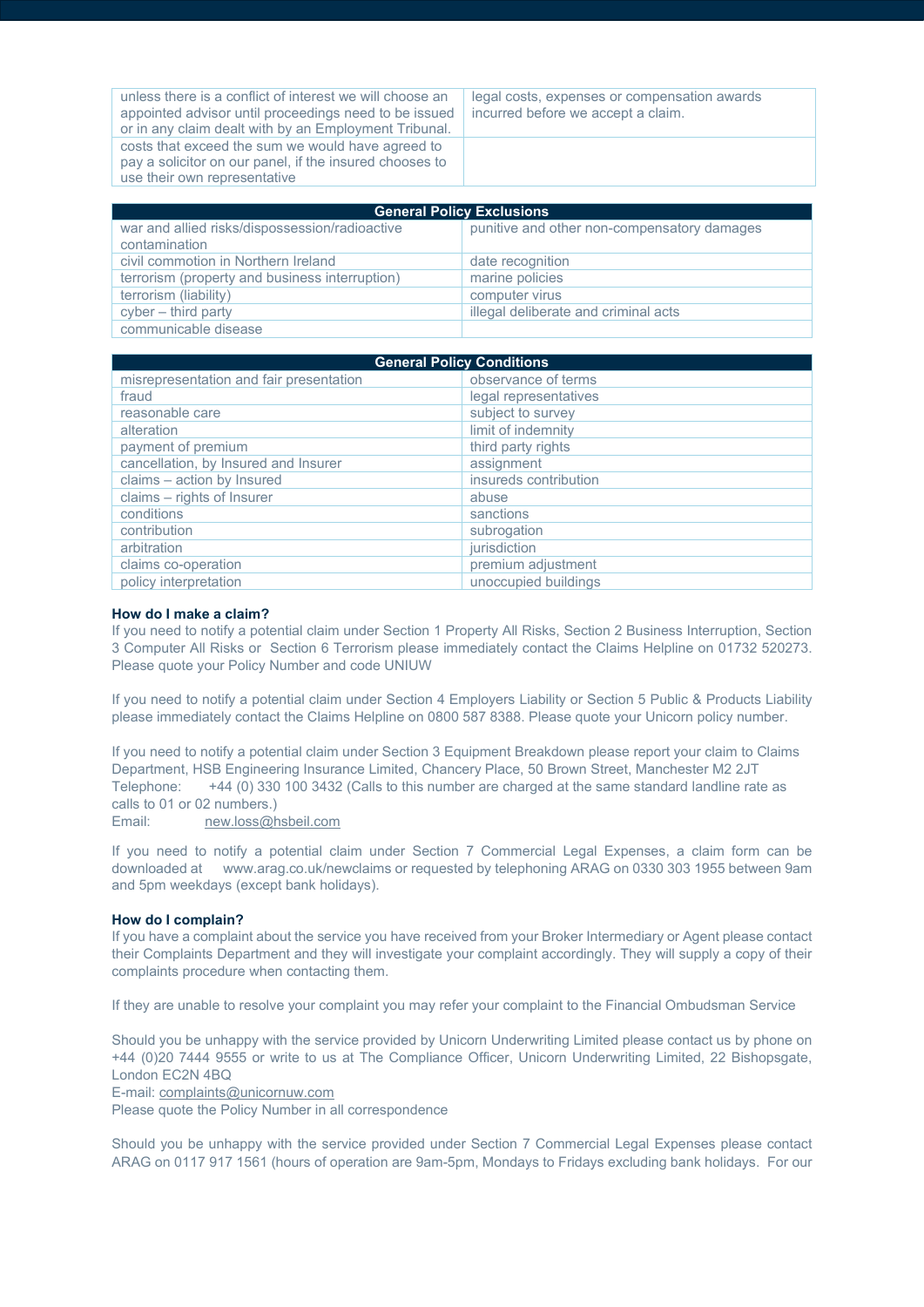mutual protection and training purposes, calls may be recorded) or write to them at ARAG plc, 9 Whiteladies Road, Clifton, Bristol, BS8 1NN. E-mail[: customerrelations@arag.co.uk](mailto:customerrelations@arag.co.uk)

If we cannot resolve your complaint you may be able to refer your complaint to the Financial Ombudsman Service

The address is: Financial Ombudsman Service, Exchange Tower, London E14 9SR

Telephone: **0800 023 4567** or **0300 123 9 123** (from mobile or non BT lines)

E-mail[: complaint.info@financial-ombudsman.org.uk](mailto:complaint.info@financial-ombudsman.org.uk)

Website[: www.financial-ombudsman.org.uk](http://www.financial-ombudsman.org.uk/)

Making a complaint will not affect your right to take legal action

#### **Details about our Regulator**

Unicorn Underwriting Limited is authorised and regulated by the Financial Conduct Authority FRN474137.

#### **Compensation**

If we are unable to meet our liabilities to policyholders, you may be able to claim compensation from the Financial Services Compensation Scheme. The level of compensation differs depending on the type of cover:

Compulsory Insurance Non-compulsory Insurance<br>100% of the claim<br>90% of the claim 100% of the claim

Further information can be obtained from: Financial Services Compensation Scheme, PO Box 300, Mitcheldean, GL17 1DY Telephone 0800 678 1100 or 020 7741 4100 enquiries@fscs.org.uk [www.fscs.org.uk](http://www.fscs.org.uk/)